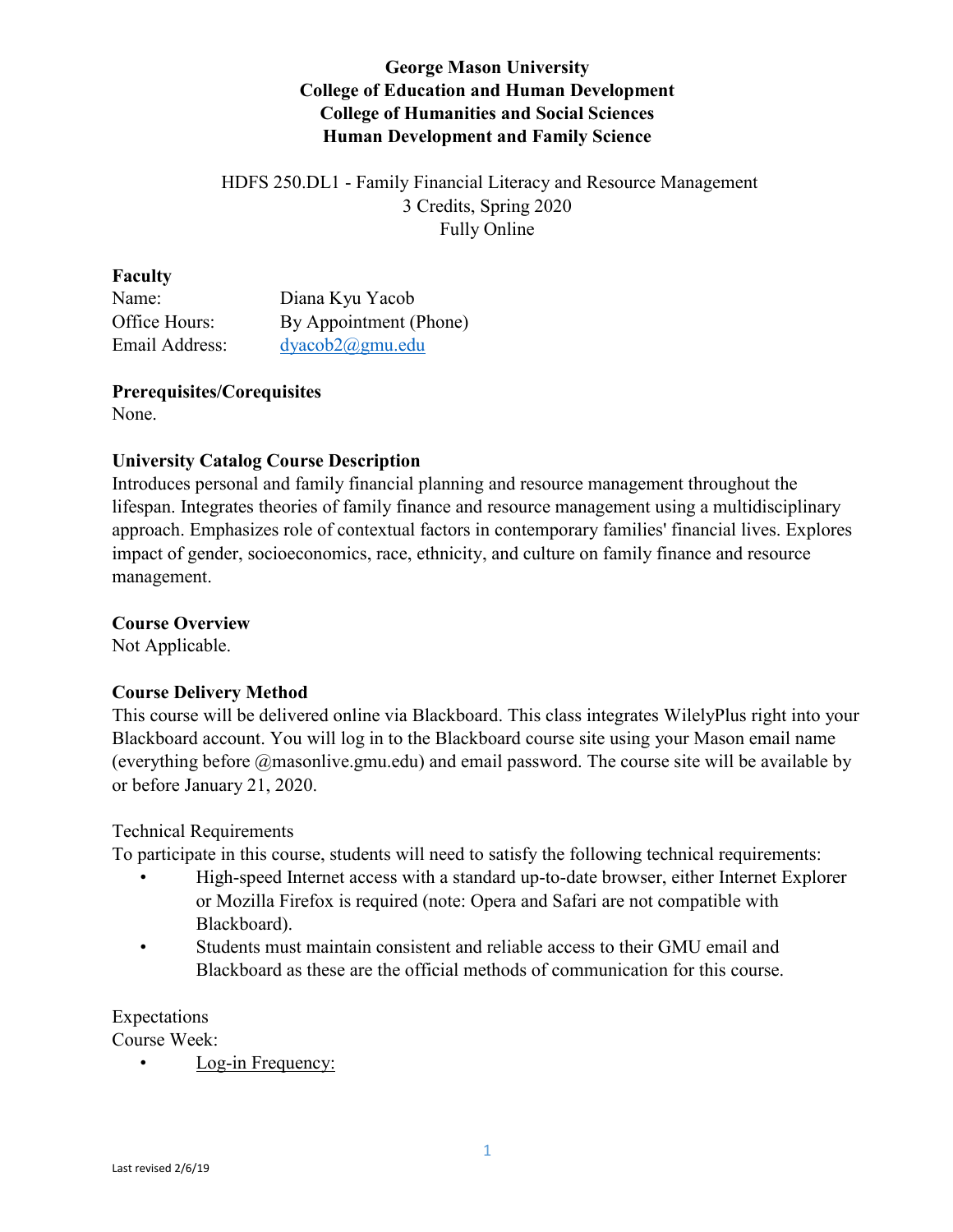Students must actively check the course on Blackboard site and their GMU email for communications from the instructor, class discussions, and/or access to course materials at least 5 times per week.

- A weekly announcement will be made available every Monday by 12pm. **You are expected to check this announcement every Monday.** This announcement will provide an update of what is due for the week and any changes.
- Participation: Students are expected to actively engage in all course activities throughout the semester, which includes viewing all course materials, completing course activities and assignments, and participating in course discussions and group interactions.
- Technical Competence: Students are expected to demonstrate competence in the use of all course technology. Students who are struggling with technical components of the course are expected to seek assistance from the instructor and/or College or University technical services.
- Technical Issues: Students should anticipate some technical difficulties during the semester and should, therefore, budget their time accordingly. **Late work will not be accepted based on individual technical issues**. Your instructor will not be able to assist with any technical issues. Please make sure you contact Blackboard or WileyPlus concerning your technical issues.
- Late Work: Student will lose 2 base points for each late submission and an additional 1 point for each additional day late.
- Workload: Please be aware that this course is not self-paced. Students are expected to meet specific deadlines and due dates listed in the Class Schedule section of this syllabus. It is the student's responsibility to keep track of the weekly course schedule of topics, readings, activities and assignments due.
- Instructor Support: Students may schedule a one-on-one meeting to discuss course requirements, content or other course-related issues. You can meet with the instructor via telephone or web conference. Students should email the instructor to schedule a oneon-one session, including their preferred meeting method and suggested dates/times.
- Netiquette: The course environment is a collaborative space. Experience shows that even an innocent remark typed in the online environment can be misconstrued. Students must always re-read their responses carefully before posting them, so as others do not consider them as personal offenses. Be positive in your approach with others and diplomatic in selecting your words. Remember that you are not competing with classmates but sharing information and learning from others. All faculty are similarly expected to be respectful in all communications.
- Accommodations: Online learners who require effective accommodations to ensure accessibility must be registered with George Mason University Disability Services. Please email me your letter for accommodations by the end of the first week of classes.

# **Learner Outcomes or Objectives**

This course is designed to enable students to do the following:

Develop knowledge and skills about family financial decisions and resource management

- 1. Understand at an introductory level theory, research, practices and policies relevant to family finance and resource management
- 2. Understand current information in planning financial security for an individual or family throughout the life cycle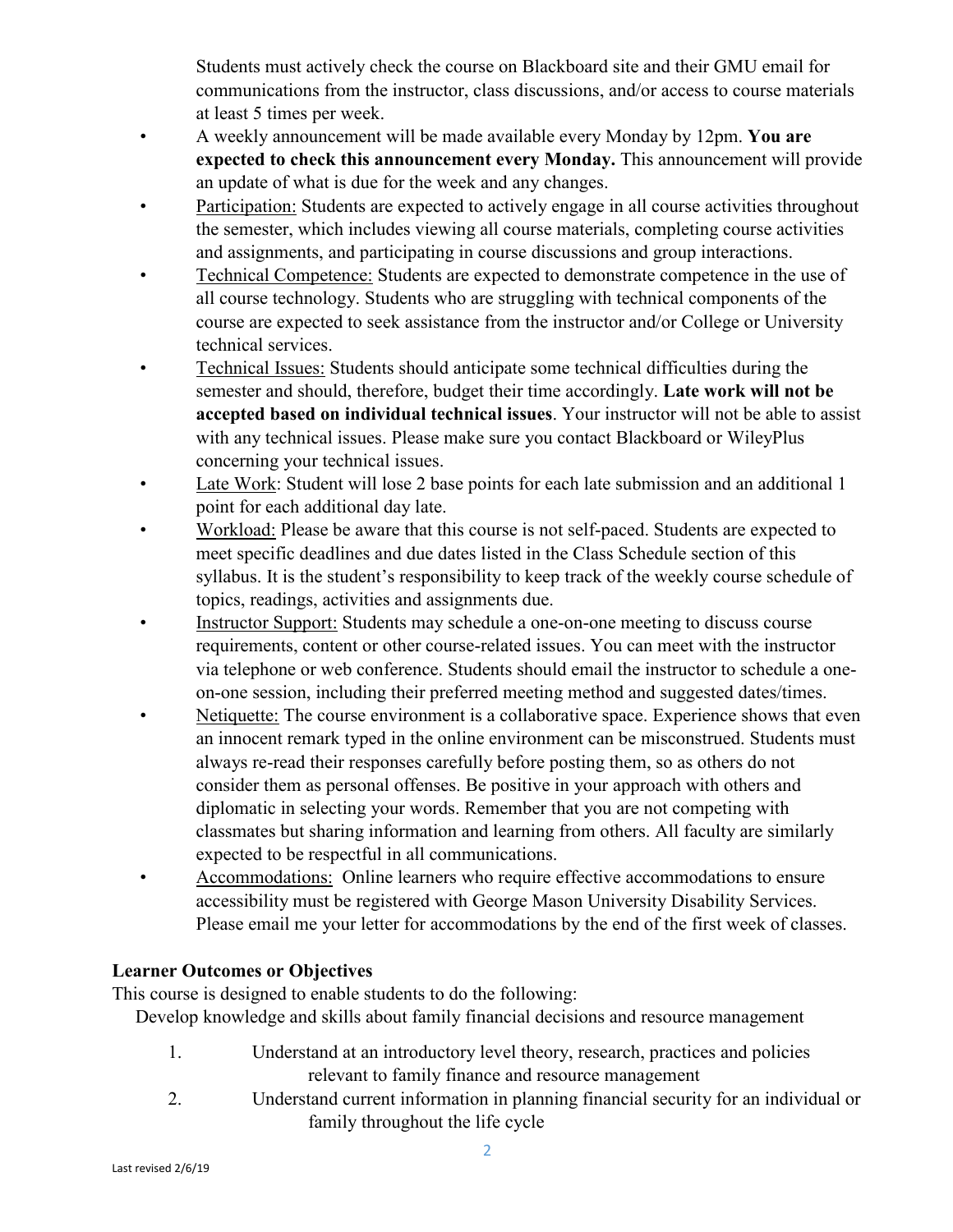3. Engage in personal growth and development that will enhance students' personal and family literacy and resource management

## **Professional Standards (**National Council on Family Relations)

Upon completion of this course, students will have met the following professional standards: This course is aligned with the standards established by the National Council on Family Relations, focusing specifically on the "Family Resource Management" content area, to include "An understanding of the decisions individuals and families make about developing and allocating resources including time, money, material assets, energy, friends, neighbors, and space, to meet their goals".

#### **Required Texts**

**An eBook version of your textbook will be given to you at no charge. We are beta testing this version of the class.** The book we will use this semester is listed below. You do not need to purchase this book. If you are interested in purchasing a hard copy, information will be provided on how to make this purchase.

*Grable, J. E. & Palmer, L. (2019). Introduction to Personal Finance: Beginning Your Financial Journey.*

#### **Suggested Texts**

American Psychological Association. (2010). Publication manual of the American Psychological Association (6th ed.). Washington, DC: Author.

#### **Required Purchases**

While a purchase is not required for the text student will be asked to make any needed purchases for the spending less projects. Students should not expect to spend more than \$20.

## **Course Performance Evaluation**

Students are expected to submit all assignments on time on Blackboard. **Assignments will not be graded if submitted through email.** 

• **Assignments and/or Examinations**

This course will utilize discussions posts, adaptative practices, homework assignments, quizzes, and papers. All items are due **Sunday night by 11:59pm**. All the relevant course material will also be available in the format of power point presentations, additional readings, videos, webinars, and other financial tools. It is critical for students to review all content in a timely manner. It is imperative that you are active on Blackboard, review the material, and prepare for class accordingly.

I. Discussion Posts on BB (Each Discussion post is worth 10 points)

Entries will be graded based on thoughtfulness, responding to all the questions in the prompt, and quality of writing. All students are expected to contribute to this discussion. To earn full credit, all entries must meet the following requirements: (1) the original post must be at least 250 words and posted by the due date and (2) the response to at least one other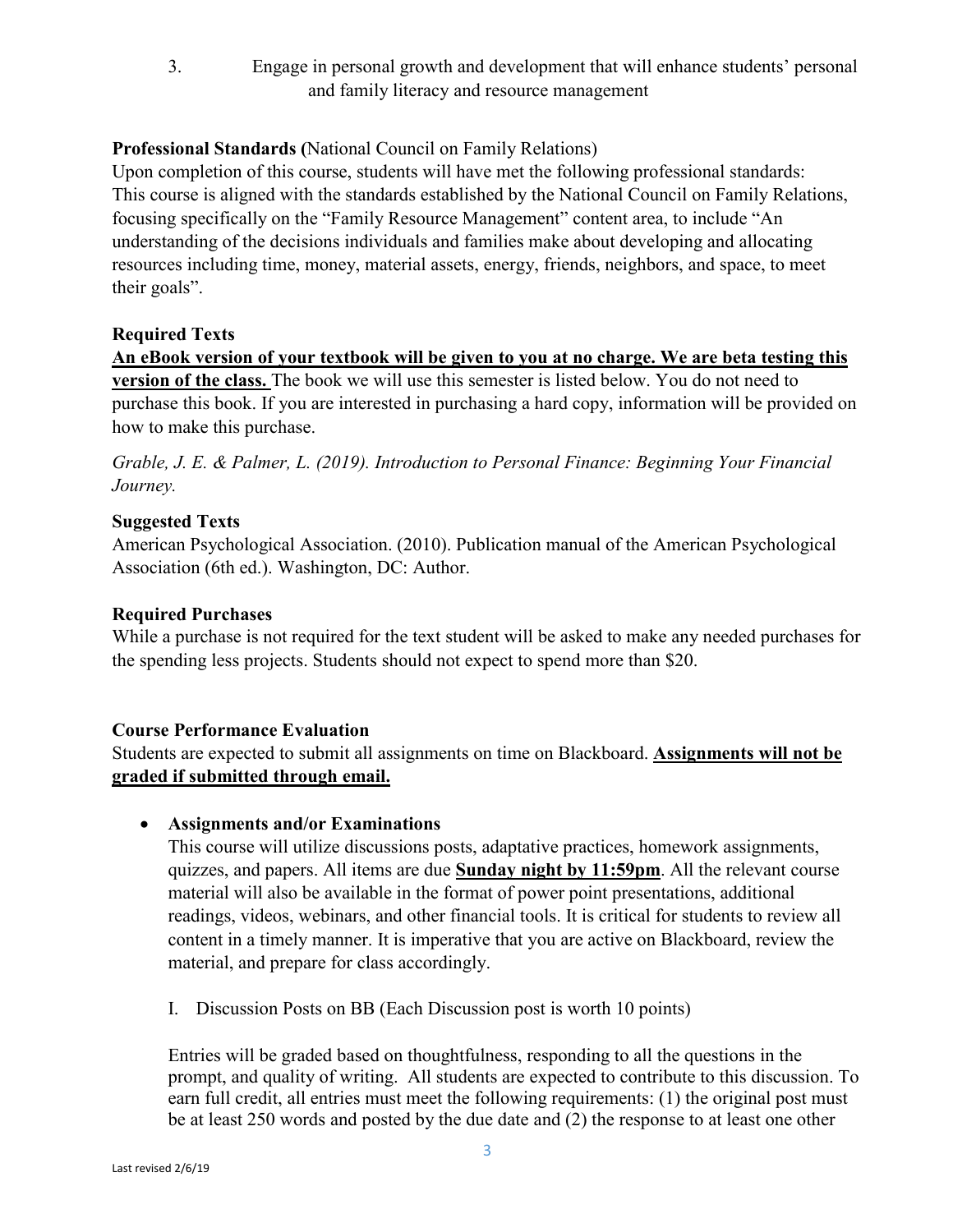student's posting must be at least 150 words and should include thoughtful suggestions or questions posed to assist your fellow classmates. Short phrases such as Great job" will not be considered as an adequate response. Appropriate response could include sharing similar experiences or suggested steps forward. Postings will be graded on APA format, spelling, grammar, clarity, critical thinking and incorporation of course material.

Discussions are asynchronous, which means that you will have time to read and respond at any time during the 1-week window that the discussions are available. Discussion windows will close the Sunday evening at 11:59pm. Refer to the course calendar for "due by" dates. You will NOT be able to make up any missed discussion post except under extraordinary circumstances (as previously defined in this syllabus).

Because active participation and engagement are imperative for optimal learning, preparation for and participation in online-class activities will be evaluated based on the following criteria:

- Students complete readings and prepare for class discussions prior posting a response evidenced by their ability to discuss and write about the concepts presented and examined in the texts.
- Students are actively involved in online learning experiences as is evidenced by  $(1)$ participating in all activities in a professional and respectful manner, (2) engaging in online discussions with responses that invoke further discussion (3) supporting the participation and learning of classmates.
- Students show evidence of critical reflective thinking through online discussions, activities, and written reflections.

# II. Quiz (Total: 10 points each)

Quizzes may be accessed on Blackboard under Assessments. You are required to complete the quiz during the 1-week window. All quizzes will be timed, meaning that once you begin the quiz you will have a set amount of time (typically 30 minutes) in which to complete the quiz. Therefore, it is imperative that once you begin the quiz you have enough time to finish it in one sitting. You will not be able to re-enter the quiz once you have completed it. If you run into difficulties while taking the quiz, contact me immediately with screen shots of your technical issues.

# III. Wiley Homework Assignments (15 points each)

Wiley Homework Assignments will be related to your reading for that week. Please make sure you complete the reading before attempting the assignments. These assignments are not timed.

# IV. Spending Less Projects (15 points each).

Student will be asked to substitute a common product that they buy from the store with a homemade product. Examples of this would include toothpaste, detergent, deodorant, facewash, etc. Students will report on their experience and provide photos on the class platform.

V. Mid-Term and Final (30 points each).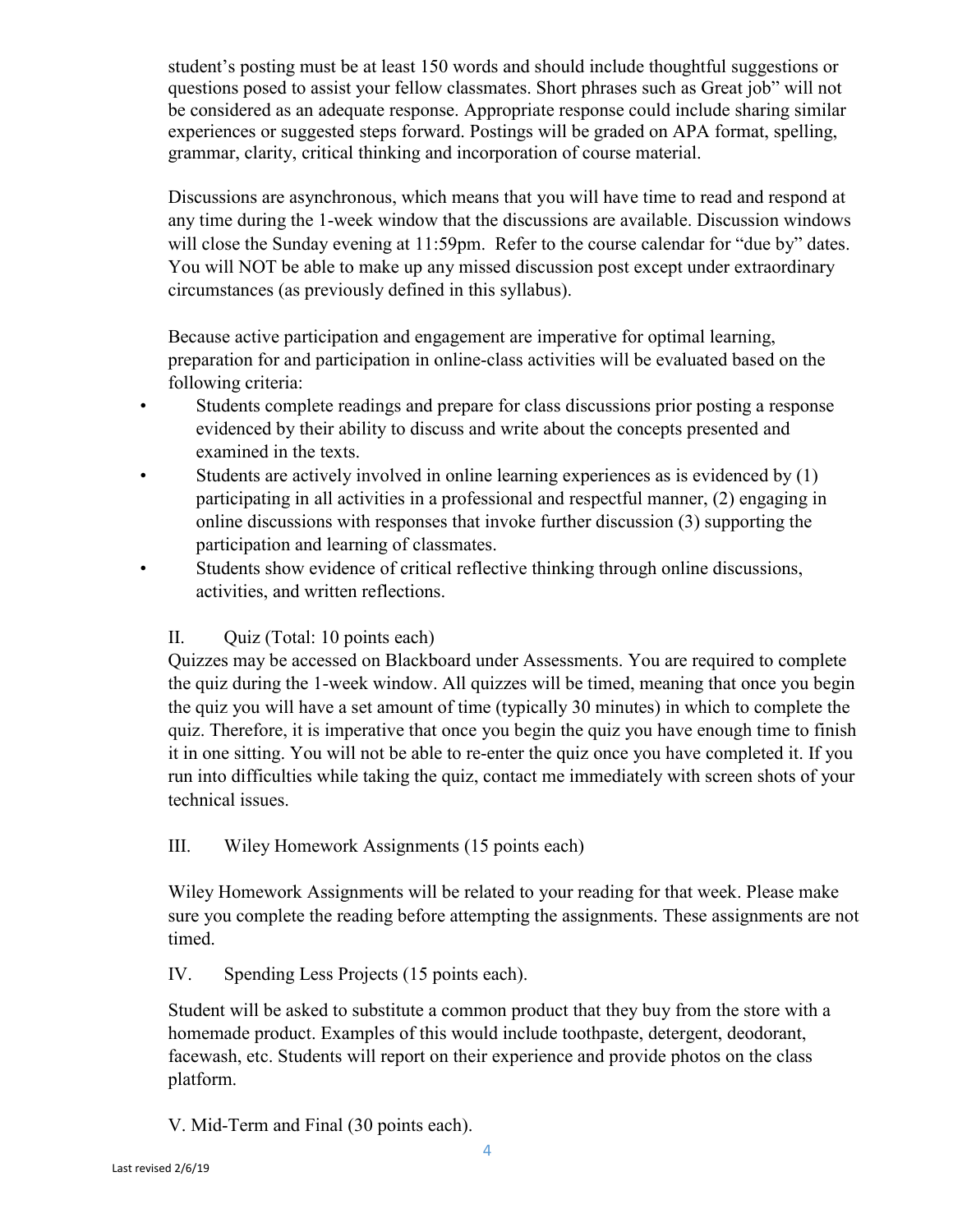The mid-term will cover modules 1-6 and the Final will only cover modules 9-15.

# V. Extra Credit (5 Points)

Student that sign up for SAVERLIFE and show proof of consistent savings by the end of the term will receive an additional 5 points. Students will have to show proof of regular savings for a minimum of 3 months.

# • **Other Requirements**

### **Participation**

Because active participation and engagement are imperative for optimal learning, preparation for and participation in in-class activities will be evaluated based on the following criteria:

- Students complete readings and prepare for class activities prior to class as is evidenced by their ability to discuss and write about the concepts presented and examined in the texts as well as participate fully in related activities.
- Students are actively involved in online learning experiences as is evidenced by participating in all activities and completing written work related to the activities
- Students show evidence of critical reflective thinking through online discussions, activities, and written reflections.

Note: To determine whether the campus is closed due to inclement weather, call 703-993- 1000 or go to www.gmu.edu.

## **Written Assignments**

All formal written assignments will be evaluated for content and presentation. **The American Psychological Association, Sixth Edition (APA) style will be followed for all written work**. All written work unless otherwise noted must be completed on a word processor and should be proofread carefully. (Use spell check!) If students are not confident of their own ability to catch errors, they should have another person proofread their work. When in doubt, they should check the APA manual. Portions of the APA manual appear at the Style Manuals link on the Mason library web at

http://infoguides.gmu.edu/content.php?pid=39979. Students may consult the Writing Center for additional writing support.

Students will do the following:

- 1. Present ideas in a clear, concise, and organized manner. (Avoid wordiness and redundancy.)
- 2. Develop points coherently, definitively, and thoroughly.
- 3. Refer to appropriate authorities, studies, and examples to document where appropriate. (Avoid meaningless generalizations, unwarranted assumptions, and unsupported opinions.)
- 4. Use correct capitalization, punctuation, spelling, and grammar.
- 5. Type the paper with double spacing, indented paragraphs, 1-inch margins all around, and 12-point Times New Roman font.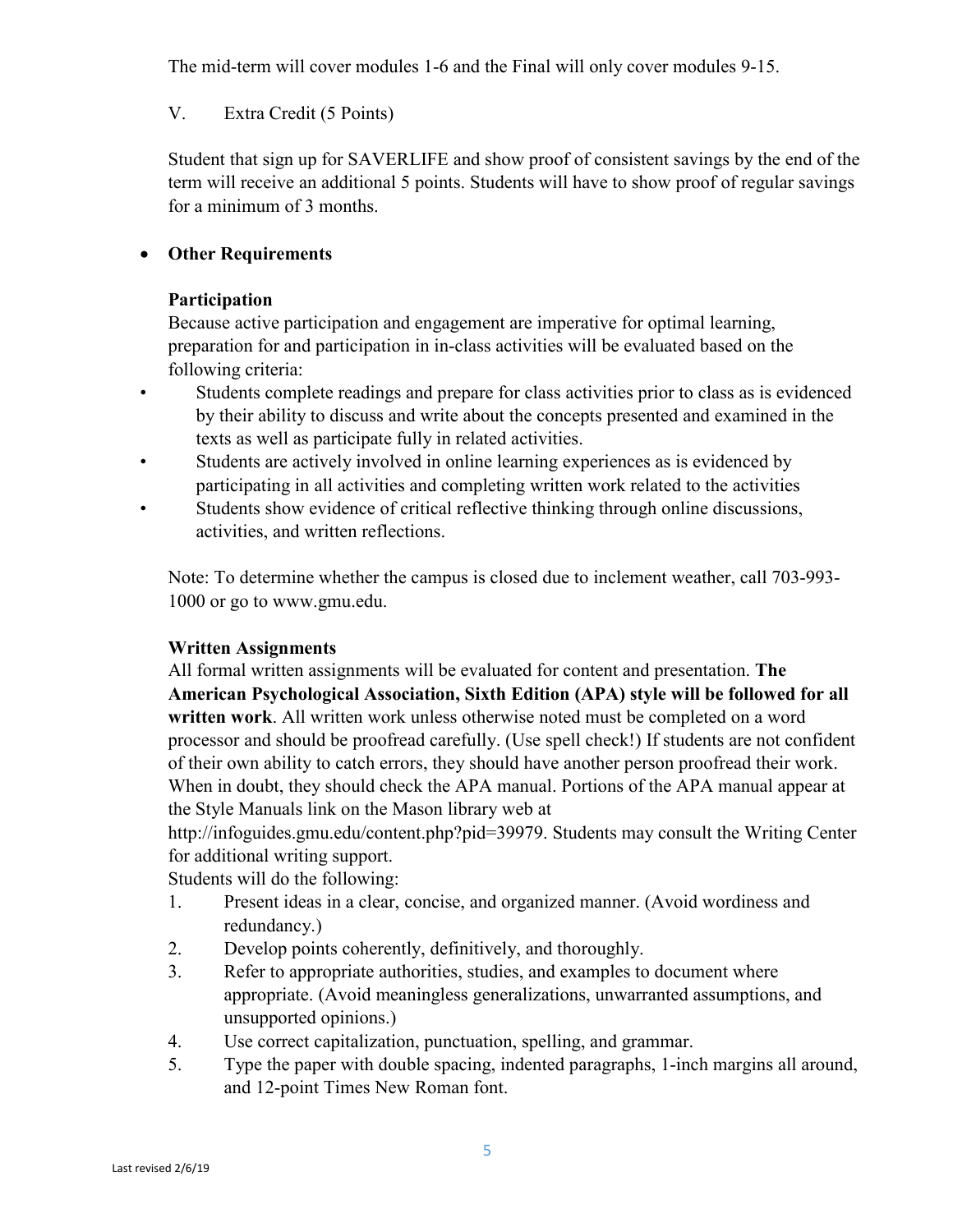### **Course Performance Evaluation Weighting**

| <b>Item</b>        | <b>Due Dates</b>        | <b>Points</b>              |
|--------------------|-------------------------|----------------------------|
| Discussions $X$    | WEEK: 1, 2, 15          | 30 (10 POINTS EACH)        |
| WILEY HW X         | <b>WEEK</b>             | 90 (15 POINTS EACH)        |
| <b>QUIZZES X 2</b> | WEEK: 3 & 11            | 20 (10 POINTS EACH)        |
| SL PROJECTS X 2    | <b>WEEK: 6 &amp; 10</b> | <b>30 (15 POINTS EACH)</b> |
| <b>MIDTERM</b>     | WEEK: 7 MAR 2           | 30                         |
| <b>FINAL EXAM</b>  | WEEK: 16 MAY 10TH       | 30                         |
| <b>TOTAL</b>       |                         | 230                        |

#### • **Grading**

|          | 97-100 A+ 87-89 B+ 77-79 C+ |          |          | 60-69 D | Below 60 F |  |
|----------|-----------------------------|----------|----------|---------|------------|--|
|          | 93-96 A 83-86 B 73-76 C     |          |          |         |            |  |
| 90-92 A- |                             | 80-82 B- | 70-72 C- |         |            |  |

All CEHD undergraduate and graduate students are held to the university grading policies as described in the Academic Policies section of the current catalog, which can be accessed at http://catalog.gmu.edu. Those students enrolled in a CEHD Licensure Graduate Certificate program, however, must earn a B- or better in all licensure coursework. A degree-seeking graduate student will be dismissed after accumulating grades of F in two courses or 9 credits of unsatisfactory grades (C or F) in graduate courses. A 3.0 grade point average is required for completion of the graduate degree.

#### **Professional Dispositions**

Students are expected to exhibit professional behaviors and dispositions at all times. See [https://cehd.gmu.edu/students/policies-procedures/.](https://cehd.gmu.edu/students/policies-procedures/)

#### **Class Schedule**

The course syllabus is a general plan for the course; deviations announced to the class by the instructor may be necessary. It is the student's responsibility to make himself or herself aware of any changes to this outline.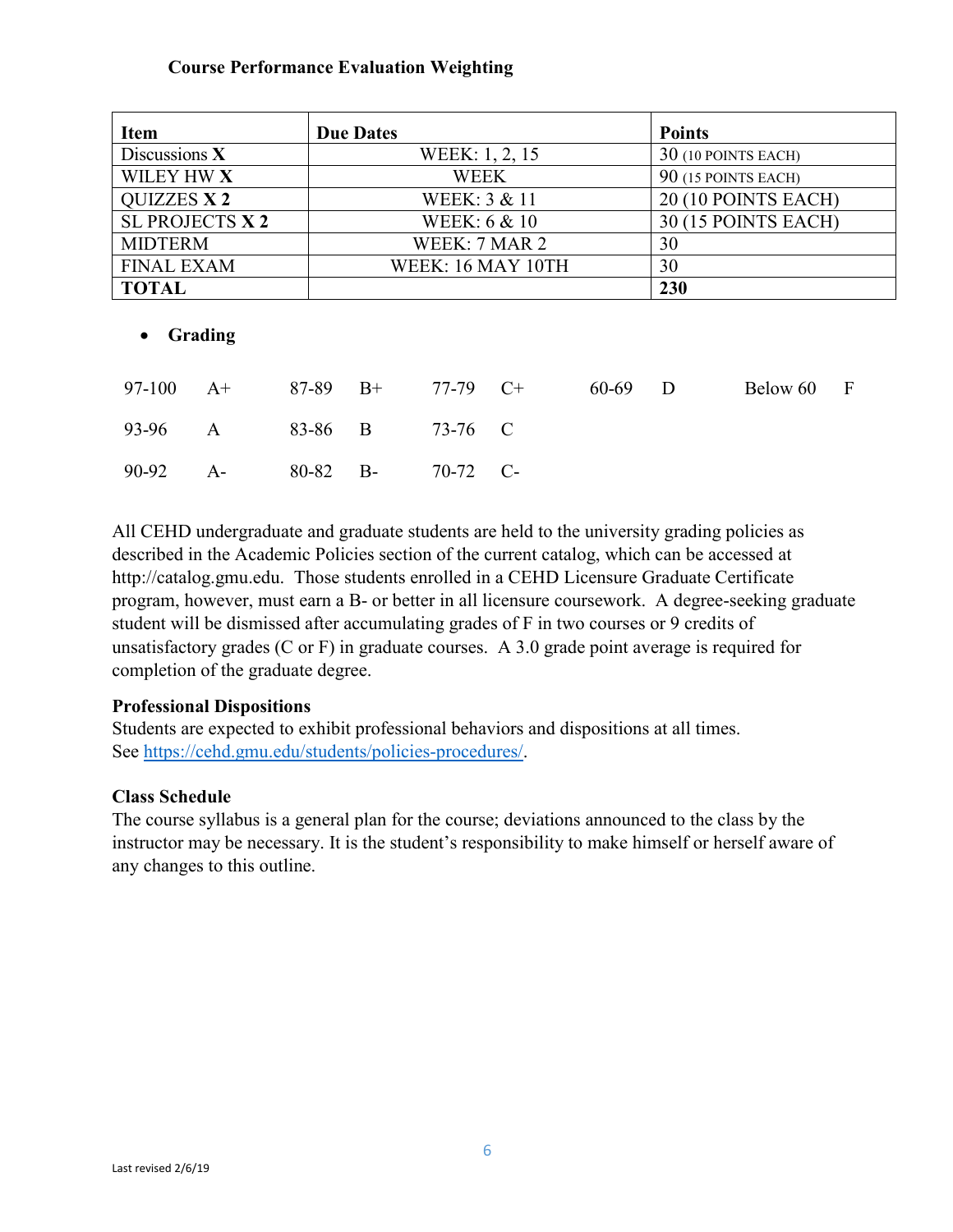| Week                    | <b>Topic</b>                                       | <b>Item</b>                                                    | <b>Assignment</b>                                                  |
|-------------------------|----------------------------------------------------|----------------------------------------------------------------|--------------------------------------------------------------------|
| Week 1<br><b>Jan 21</b> | Welcome                                            | <b>WELCOME TO YOUR WILEY</b><br><b>COURSE</b>                  | <b>REVIEW SYLLABUS</b><br><b>WILEY MODULE</b><br><b>DISCUSSION</b> |
| Week 2<br><b>Jan 27</b> | Debt                                               | <b>VIDEO</b>                                                   | <b>DISCUSSION</b>                                                  |
| Week 3<br>Feb 3         | <b>Community Taxes</b>                             | <b>VITA FOLDER</b>                                             | QUIZ                                                               |
| Week 4<br>Feb 10        | Introducing Your Financial Journey                 | <b>INTERIOR FINANCE</b><br>$1.1 - 1.5$                         | <b>HOMEWORK</b>                                                    |
| Week 5<br>Feb 17        | Tools for your Financial Journey                   | <b>BUDGETS AND BALANCE SHEETS</b><br>2.4, 2.5, 2.6             | <b>HOMEWORK</b>                                                    |
| Week 6<br><b>Feb 24</b> | Spending less Project                              | <b>MODULE</b>                                                  | <b>PROJECT</b>                                                     |
| Week 7<br>Mar 2         | Mid-Term                                           | <b>WEEKS 1-6</b>                                               | <b>MID-TERM</b>                                                    |
| Week 8<br>Mar 9         | <b>SPRING BREAK</b>                                | <b>SPRING BREAK</b>                                            | <b>SPRING BREAK</b>                                                |
| Week 9<br><b>Mar 16</b> | Earnings and Income                                | <b>EARNING MONEY</b><br>3.1, 3.2                               | <b>HOMEWORK</b>                                                    |
| Week 10<br>Mar 23       | Spending less Project                              | <b>MODULE</b>                                                  | <b>PROJECT</b>                                                     |
| Week 11<br>Mar 30       | Checking Accounts, Credit Scores & Credit<br>Cards | MONEY MANAGEMENT TOOLS<br>5.1, 5.2, 5.3<br><b>CREDIT VIDEO</b> | <b>CREDIT QUIZ</b>                                                 |
| Week 12<br>Apr 6        | Loans and Housing Decisions                        | <b>AUTO &amp; HOUSING</b><br>$6.1 - 6.6$                       | <b>HOMEWORK</b>                                                    |
| Week 13<br>Apr 13       | The Foundation of Savings                          | <b>SAVING CONCEPTS</b><br>$7.1 - 7.3$                          | <b>HOMEWORK</b>                                                    |
| Week 14<br>Apr 20       | The Foundation of Savings                          | <b>RETIREMENT AND IRS</b><br>10.1, 10.2, 7.4                   | <b>HOMEWORK</b>                                                    |
| Week 15<br>Apr 27       | Investing                                          | <b>INVESTMENT VIDEO</b>                                        | <b>DISCUSSION</b>                                                  |
| Week 16<br>May 4        | Exam Week                                          | <b>REVIEW ALL MODULES</b>                                      | <b>FINAL EXAM</b><br><b>WEEKS 9-14</b><br>DUE: BY MAY 10TH         |

# **Core Values Commitment**